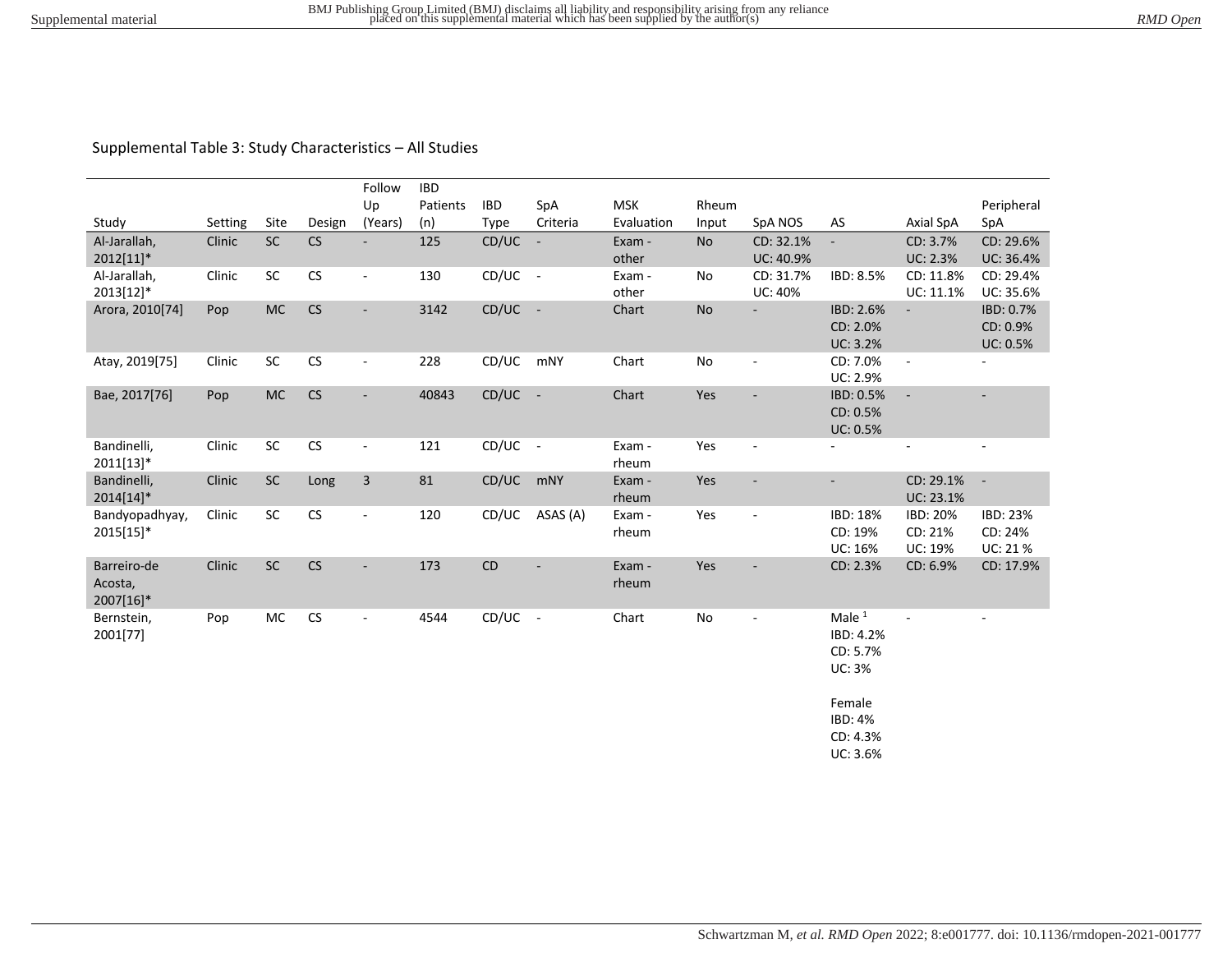| Bertolini,<br>2020[17]*     | Clinic | <b>MC</b> | CS         |                          | 148    | CD/UC      | ASAS<br>(A/P)            | Exam -<br>rheum       | Yes           | IBD: 37.8%<br>CD: 30.8%<br>UC: 41.5%                                                                                                                         | $\overline{\phantom{a}}$               | IBD: 8.1%<br>CD: 5.9%<br>UC: 10.4%                                                                       | IBD:<br>29.7%<br>CD: 25%<br>UC: 31.2%  |
|-----------------------------|--------|-----------|------------|--------------------------|--------|------------|--------------------------|-----------------------|---------------|--------------------------------------------------------------------------------------------------------------------------------------------------------------|----------------------------------------|----------------------------------------------------------------------------------------------------------|----------------------------------------|
| Beslek,<br>2009[18]*        | Clinic | SC        | ${\sf CS}$ | $\blacksquare$           | 122    | CD/UC      | mNY,<br>ESSG             | Exam -<br>rheum       | Yes           | IBD: 28.7%<br>CD: 57.1%<br>UC: 20.2%                                                                                                                         | IBD: 8.2%<br>CD: 14.3%<br>UC: 6.4%     | $\blacksquare$                                                                                           | IBD:<br>15.6%<br>CD: 39.3%<br>UC: 8.5% |
| Bruining,<br>2008[78]       | Clinic | $\sf SC$  | ${\sf CS}$ | $\blacksquare$           | 357    | ${\sf CD}$ | $\overline{\phantom{a}}$ | Chart                 | No            | $\blacksquare$                                                                                                                                               | $\mathcal{L}_{\mathcal{A}}$            | CD: 2.2%                                                                                                 | $\overline{\phantom{a}}$               |
| Card, 2016[79]              | Pop    | MC        | ${\sf CS}$ | $\blacksquare$           | 56097  | $CD/UC -$  |                          | Chart                 | $\mathsf{No}$ | Arthritis<br><b>NOS</b><br>IBD: 20.7%<br>CD: 19.1%<br>UC: 20.0%<br>"All other<br>inflammat<br>ory<br>arthropath<br>ies"<br>IBD: 1.4%<br>CD: 1.6%<br>UC: 1.1% | IBD: 1.1%<br>CD: 1.3%<br>UC: 0.9%      | IBD: 0.7%<br>CD: 0.7%<br>UC: 0.6%                                                                        | $\overline{\phantom{a}}$               |
| Christodoulou,<br>2002[19]* | Clinic | $\sf SC$  | CS         | $\overline{\phantom{a}}$ | 256    | $CD/UC -$  |                          | Self-report,<br>chart | No            | $\overline{\phantom{a}}$                                                                                                                                     | $\overline{\phantom{a}}$               | CD: 16.2%<br><b>UC: 4.2%</b>                                                                             | CD: 5.4%<br><b>UC: 2.3%</b>            |
| D'Inca,<br>2009[20]*        | Clinic | MC        | Long       | $\mathbf{1}$             | 651    | CD/UC      | ESSG,<br>mNY             | Exam -<br>rheum       | Yes           | $\blacksquare$                                                                                                                                               | IBD: 1.4%<br>CD: 1.9%<br><b>UC: 1%</b> | IBD: 4.9%<br>CD: 7.5%<br>UC: 3.1%                                                                        | IBD: 3.7%<br>CD: 5.6%<br>UC: 2.3%      |
| De Kock,<br>2017[80]        | Clinic | $\sf SC$  | CS         | $\overline{\phantom{a}}$ | $80\,$ | ${\sf CD}$ | ASAS (A)                 | Chart                 | No            | $\overline{\phantom{a}}$                                                                                                                                     | $\mathcal{L}_{\mathcal{A}}$            | CT<br>Erosions<br>CD: 22.5%<br><b>CT</b><br>Sclerosis<br>CD: 21.3%<br><b>CT</b><br>Ankylosis<br>CD: 7.5% | $\mathcal{L}_{\mathcal{A}}$            |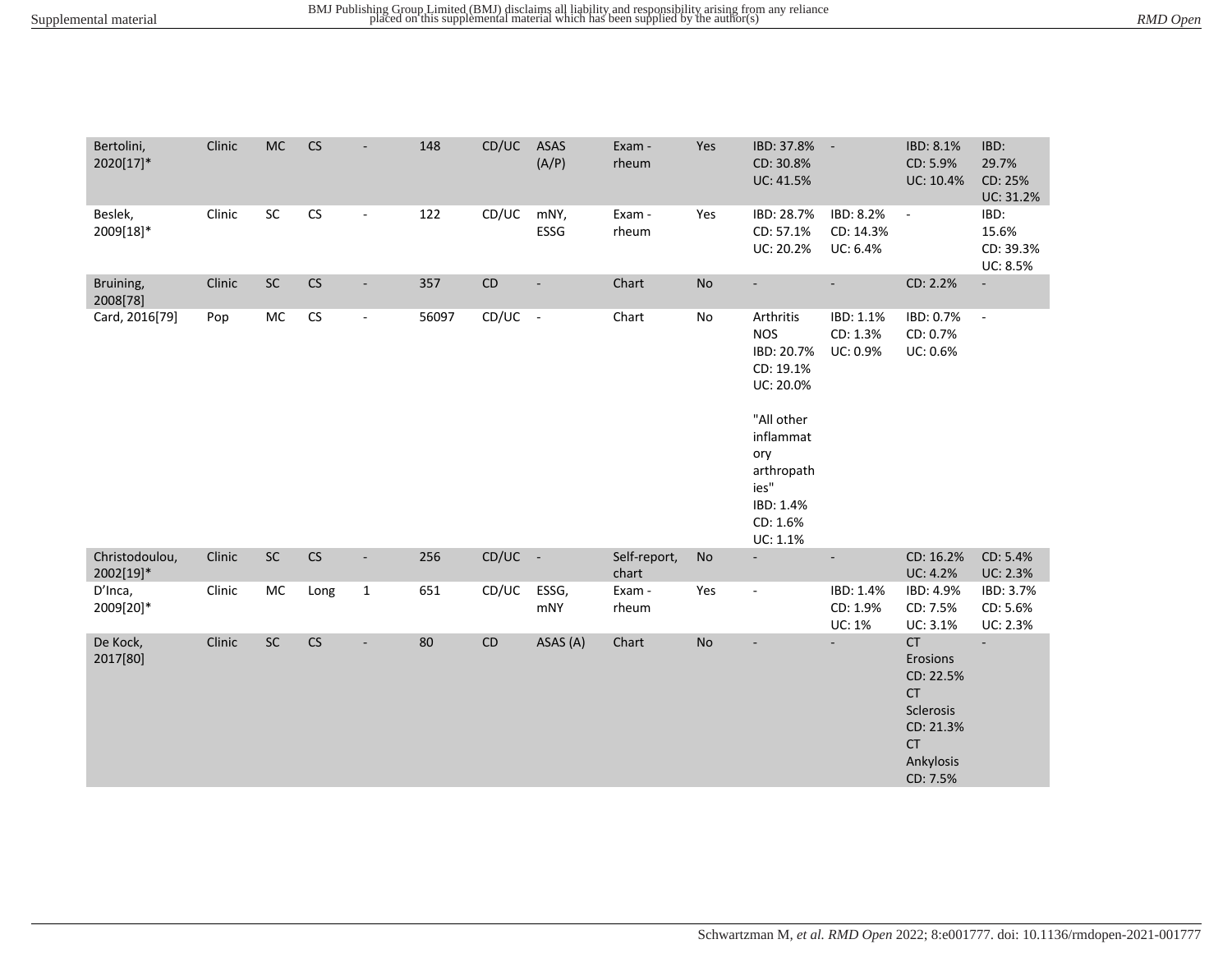|                                   |        |            |            |                          |      |           |                          |                       |           |                                                    |                                           | CT<br>Syndesmo<br>pytes<br>CD: 7.5%     |                                         |
|-----------------------------------|--------|------------|------------|--------------------------|------|-----------|--------------------------|-----------------------|-----------|----------------------------------------------------|-------------------------------------------|-----------------------------------------|-----------------------------------------|
| De Vlam,<br>2000[21]*             | Clinic | SC         | ${\sf CS}$ | $\blacksquare$           | 103  | CD/UC     | ESSG,<br><b>mNY</b>      | Exam -<br>rheum       | Yes       | IBD: 35%<br>CD: 32%<br><b>UC: 44%</b>              | IBD: 10%<br>CD: 9%<br><b>UC: 12%</b>      | IBD: 32%<br>CD:35%<br><b>UC: 24%</b>    | IBD:10%<br>CD: 9%<br><b>UC: 12%</b>     |
| Ditisheim,<br>2015[22]*           | Pop    | <b>MC</b>  | CS         | $\overline{\phantom{a}}$ | 2401 | CD/UC     | ASAS (P)                 | Self-report           | Yes       | IBD:<br>25.4% <sup>2</sup><br>CD: 28%<br>UC: 21.9% | $\mathbf{r}$                              | $\blacksquare$                          | IBD:<br>18.6%<br>CD: 21.2%<br>UC: 15.1% |
| Dmowska-<br>Chalaba,<br>2015[23]* | Clinic | ${\sf SC}$ | CS         | $\blacksquare$           | 51   | CD/UC     | ASAS<br>(A/P)            | Exam -<br>other       | Yes       | IBD: 56.9%<br>CD: 58.3%<br>UC: 55.6%               | $\blacksquare$                            | IBD:<br>43.1%                           |                                         |
| Dorofeyev,<br>2009[81]            | Clinic | SC         | CS         | $\blacksquare$           | 319  | UC        | $\overline{\phantom{a}}$ | Exam -<br>other       | <b>No</b> | UC: 15.1%                                          | $\overline{\phantom{a}}$                  |                                         | $\overline{\phantom{a}}$                |
| Duricova,<br>2017[24]*            | Pop    | <b>MC</b>  | ${\sf CS}$ | $\blacksquare$           | 628  | UC        | ÷,                       | Exam -<br>other       | No        | UC:6%                                              | $\overline{\phantom{a}}$                  | UC: 1.5%                                | <b>UC: 4.2%</b>                         |
| Fatemi,<br>2016[25]*              | Clinic | SC         | CS         | $\overline{\phantom{a}}$ | 273  | CD/UC     | mNY                      | Exam -<br>rheum       | Yes       | $\blacksquare$                                     | CD: 2.1%<br><b>UC: 0%</b>                 | $\sim$                                  | CD: 5.2%<br><b>UC: 4%</b>               |
| Gotler,<br>2015[26]*              | Clinic | SC         | ${\sf CS}$ | $\blacksquare$           | 286  | CD/UC     | ASAS (A)                 | Self-report,<br>chart | Yes       | $\overline{\phantom{a}}$                           | $\blacksquare$                            | IBD: 9.1% <sup>3</sup>                  | ÷.                                      |
| Hammoudeh,<br>2018[27]*           | Clinic | $\sf SC$   | CS         |                          | 127  | CD/UC     | <b>ASAS</b><br>(A/P)     | Exam -<br>rheum       | Yes       | IBD: 11%<br>CD: 10.9%<br>UC: 11.1%                 | IBD: 3.2%                                 | IBD: 3.2%<br>CD: 6.5%<br>UC: 1.2%       | IBD:<br>43.3%<br>CD: 41.3%<br>UC: 44.4% |
| Hiller, 2019[28]*                 | Pop    | <b>MC</b>  | Long       | ÷,                       | 3298 | CD/UC     | $\sim$                   | Exam -<br>other       | Yes       | $CD: 48.8\%4$<br>UC/IBDU:<br>34.6%                 | CD: 6.9%<br>UC/IBDU:<br>3.1%              |                                         |                                         |
| Hwangbo,<br>2010[82]              | Clinic | SC         | CS         | $\overline{\phantom{a}}$ | 163  | CD/UC     | mNY                      | Chart                 | No        |                                                    | $\overline{a}$                            | IBD:<br>16.6%<br>CD: 20.1%<br>UC: 12.2% | $\sim$                                  |
| Isene, 2015[29]*                  | Pop    | MC         | Long       | $10\,$                   | 1145 | CD/UC     | $\blacksquare$           | Exam -<br>other       | Yes       | $\overline{\phantom{a}}$                           | $CD: 1.6\%$ <sup>5</sup><br><b>UC: 1%</b> | CD:<br>2.1%56<br>UC: 1.5%               | CD: 9.1% <sup>5</sup><br>UC: 5.5%       |
| Kamo, 2015[30]*                   | Clinic | <b>SC</b>  | CS         | $\blacksquare$           | 137  | $CD/UC -$ |                          | Self-report           | <b>No</b> |                                                    | $\blacksquare$                            | $\blacksquare$                          | IBD:<br>40.9%                           |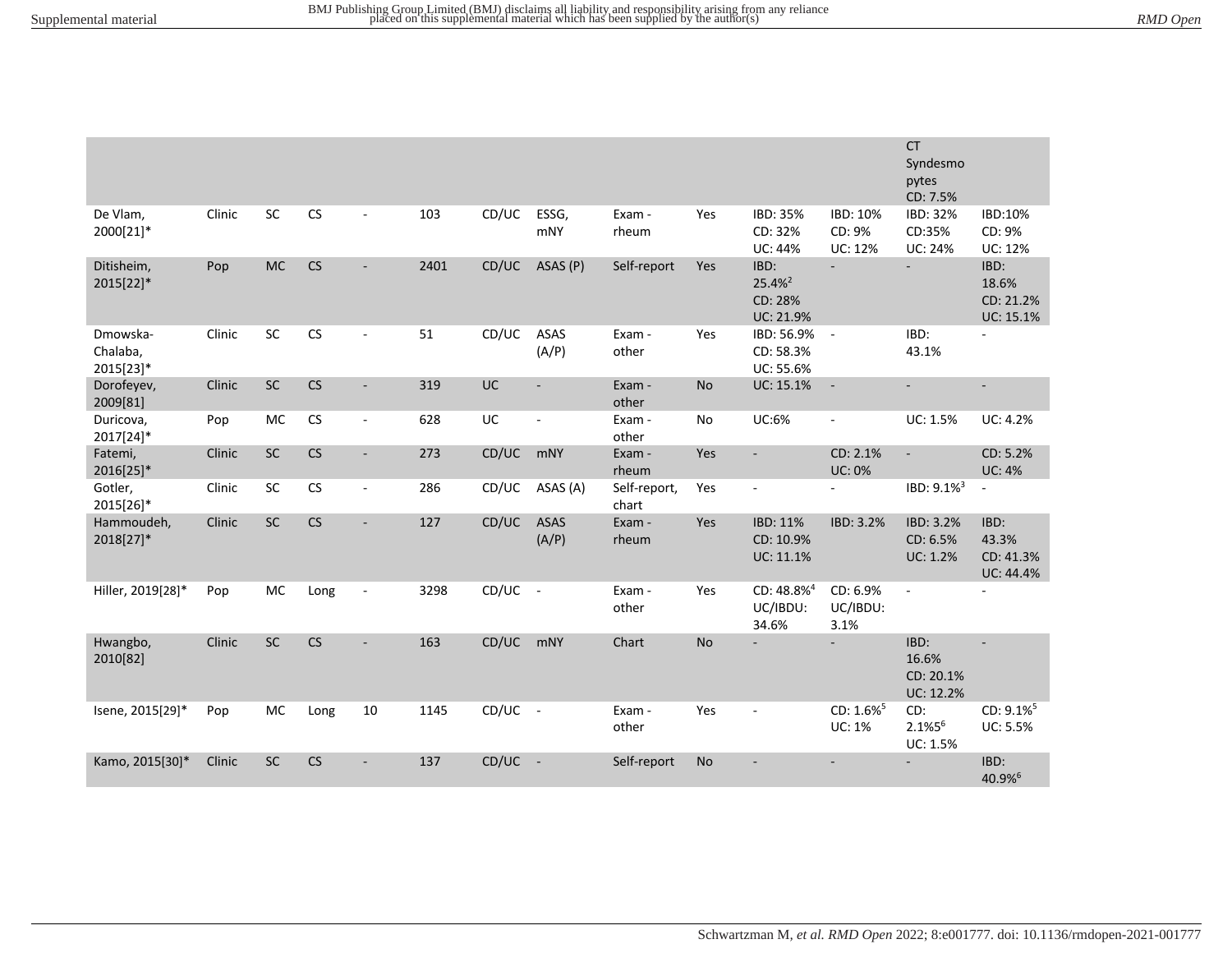| Karmiris,<br>2016[31]*          | Clinic | MC         | <b>CS</b> |                          | 1860 | CD/UC     | $\blacksquare$           | Exam -<br>rheum          | Yes       |                                      | IBD: 2.1%<br>CD: 3.4%<br>UC: 0.6%       | IBD: 4.6%<br>CD: 7%<br>UC: 1.9%     | IBD:<br>11.9%<br>CD: 15.5%<br>UC: 7.7%           |
|---------------------------------|--------|------------|-----------|--------------------------|------|-----------|--------------------------|--------------------------|-----------|--------------------------------------|-----------------------------------------|-------------------------------------|--------------------------------------------------|
| Kelly, 2019[83]                 | Clinic | $\sf SC$   | CS        |                          | 316  | CD/UC     | Other <sup>#</sup>       | Chart                    | Yes       |                                      |                                         | IBD:<br>15.5%<br>CD: 14.6%          | IBD:<br>12.4%                                    |
| Lakatos,<br>2003[32]*           | Clinic | SC         | Long      | 25                       | 873  | CD/UC     | $\sim$                   | Exam -<br>rheum          | Yes       |                                      |                                         | CD: 10.2%<br>UC: 3.2%               | CD: 14.6%<br>UC: 4.9%                            |
| Lanna, 2008[33]*                | Clinic | $\sf SC$   | CS        | $\overline{\phantom{a}}$ | 130  | CD/UC     | mNY                      | Exam -<br>rheum          | Yes       | IBD: 16.2%<br>CD: 19.7%<br>UC: 11.9% | IBD: 6.2%<br>CD: 11.3%<br><b>UC: 0%</b> | IBD: 9.2%<br>CD: 14.1%<br>UC: 3.4%  | IBD: 3.9%<br>CD: 5.6%<br><b>UC: 1.7%</b>         |
| Leclerc-Jacob,<br>2014[84]      | Clinic | ${\sf SC}$ | CS        | $\blacksquare$           | 186  | CD/UC     | ASAS (A)                 | Chart                    | Yes       |                                      |                                         | IBD:16.7%<br>CD: 17.6%<br>UC: 14.6% |                                                  |
| Liu, 2016[85]                   | Clinic | SC         | CS        | $\overline{\phantom{a}}$ | 194  | <b>CD</b> | mNY                      | Chart                    | <b>No</b> | $\sim$                               | CD: 4.1%                                | ÷.                                  | $\blacksquare$                                   |
| Luchetti<br>2019[34]*           | Clinic | SC         | Long      | $\overline{2}$           | 262  | CD/UC     | ASAS<br>(A/P)            | Exam -<br>rheum          | Yes       | IBD: 30.5%<br>CD: 28.9%<br>UC:33.3%  | IBD: 2.7%                               | IBD:<br>14.9%                       | IBD:<br>15.7%                                    |
| Malaty, 2017[86]                | Clinic | SC         | CS        |                          | 626  | CD/UC     | $\overline{\phantom{a}}$ | Chart                    | No        | $\overline{\phantom{a}}$             | IBD: 2.1%<br>CD: 2.1%<br>UC: 1.9%       | $\overline{\phantom{a}}$            | <b>IBD: 7%</b><br>CD: 8%<br><b>UC: 6%</b>        |
| Mocelin,<br>2015[35]*           | Clinic | $\sf SC$   | CS        | ÷                        | 100  | CD        | ASAS<br>(A/P)            | Chart                    | Yes       | CD: 6%                               | CD: 3%                                  | CD: 2%                              | CD: 1%                                           |
| Nguyen,<br>2006[87]             | Clinic | <b>MC</b>  | CS        |                          | 1126 | CD/UC     | $\overline{\phantom{a}}$ | Chart                    | <b>No</b> | ÷,                                   | IBD: 1.2%                               | IBD: 2.1%                           | $\overline{\phantom{a}}$                         |
| Orchard,<br>2009[36]*           | Clinic | ${\sf SC}$ | CS        | $\overline{\phantom{a}}$ | 44   | <b>CD</b> | mNY^                     | Exam -<br>other          | No        | $\blacksquare$                       | CD: 18.2%                               | CD: 38.6%                           | $\sim$ $-$                                       |
| Ossum 2018:<br>Axial[37]*       | Pop    | <b>MC</b>  | CS        |                          | 470  | CD/UC     | ASAS (A),<br><b>mNY</b>  | Self-report <sup>7</sup> | Yes       |                                      | IBD: 4.5%<br>CD: 5.1%<br>UC: 4.1%       | IBD: 7.7%<br>CD: 10.9%<br>UC: 6.1%  | $\sim$                                           |
| Ossum, 2018:<br>Peripheral[38]* | Pop    | MC         | <b>CS</b> | $\overline{\phantom{a}}$ | 470  | CD/UC     | ASAS (P)                 | Self-report <sup>7</sup> | Yes       |                                      |                                         |                                     | pSpA:<br>IBD:<br>26.1%<br>CD: 26.2%<br>UC: 28.7% |

pArthritis: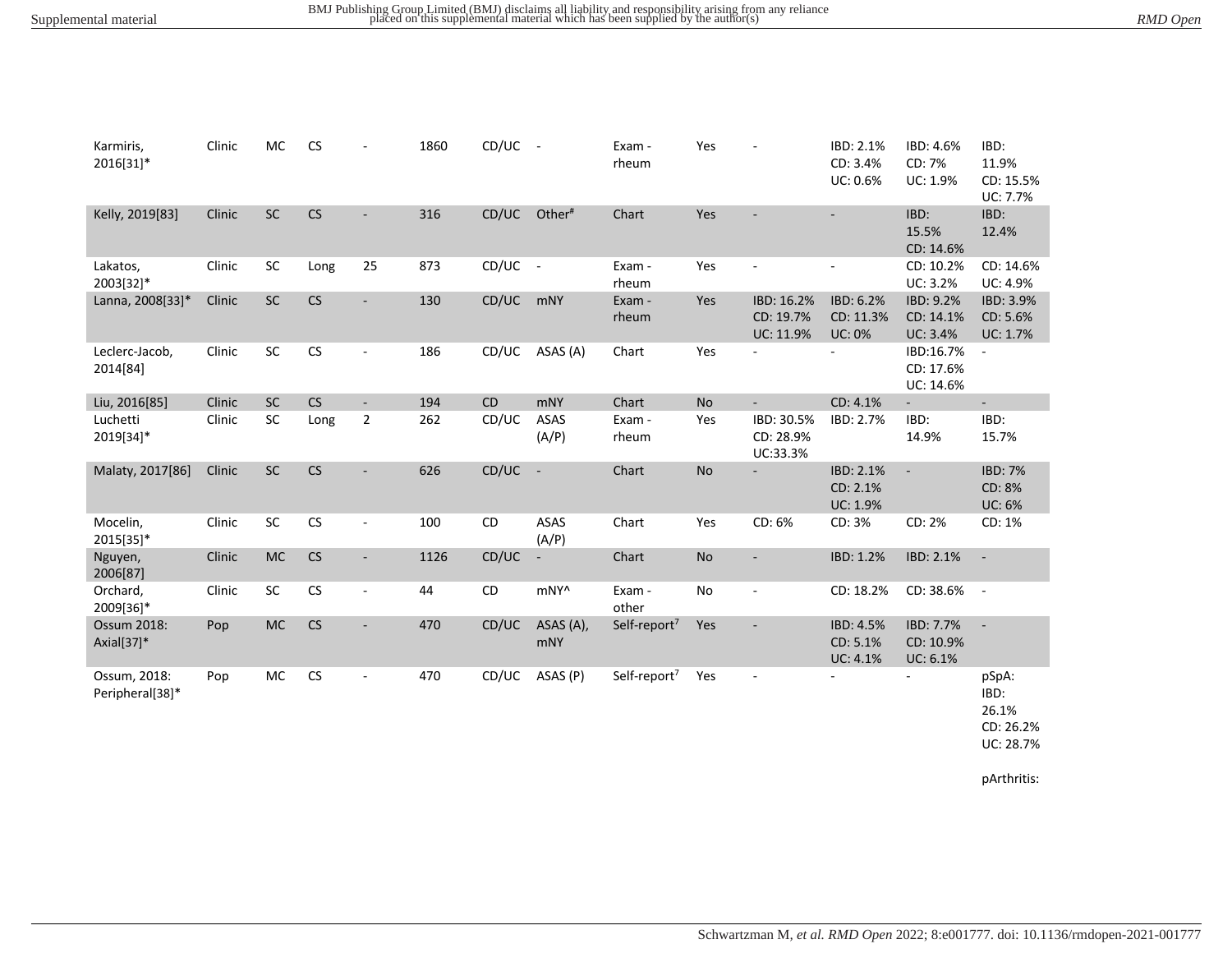|                                       |        |           |      |                          |     |           |                       |                                       |           |                                                                                               |                                        |                                         | IBD:<br>16.2%<br>CD: 19.3%<br>UC: 16.2% |
|---------------------------------------|--------|-----------|------|--------------------------|-----|-----------|-----------------------|---------------------------------------|-----------|-----------------------------------------------------------------------------------------------|----------------------------------------|-----------------------------------------|-----------------------------------------|
| Ozdil, 2004[88]                       | Clinic | $\sf SC$  | Long | 5±2<br>(mean)            | 116 | UC        | ä,                    | Chart                                 | No        |                                                                                               | $\overline{a}$                         | UC: 12.1%                               | UC: 1.7%                                |
| Palm, 2001[39]*                       | Pop    | MC        | CS   | $\sim$                   | 521 | CD/UC     | mNY                   | Exam -<br>rheum                       | Yes       |                                                                                               | IBD: 1.3%                              | $\blacksquare$                          | IBD:<br>11.9%<br>CD: 14.3%<br>UC: 10.8% |
| Palm, 2002[40]*                       | Pop    | <b>MC</b> | CS   |                          | 406 | CD/UC     | mNY,<br>ESSG          | Exam -<br>rheum                       | Yes       |                                                                                               | IBD: 3.7%<br>CD: 6.0%<br>UC: 2.6%      | IBD: 1% <sup>8</sup>                    |                                         |
| Paparo, 2012[89]                      | Clinic | SC        | CS   | $\blacksquare$           | 221 | <b>CD</b> | Other##               | Chart                                 | <b>No</b> | $\overline{\phantom{a}}$                                                                      |                                        | CD: 24%                                 | $\blacksquare$                          |
| Peeters,<br>2008[41]*                 | Clinic | <b>MC</b> | CS   | $\overline{\phantom{a}}$ | 251 | CD        | mNY                   | Chart                                 | Yes       | $\overline{\phantom{a}}$                                                                      | CD: 6.4%                               | CD: 25.9%                               | CD: 28.7%                               |
| Picchianti-<br>Diamanti,<br>2020[42]* | Clinic | MC        | CS   | $\blacksquare$           | 347 | CD/UC     | ASAS<br>(A/P)         | Exam -<br>rheum                       | Yes       | $\overline{\phantom{a}}$                                                                      | $\blacksquare$                         | $\overline{\phantom{a}}$                | $\blacksquare$                          |
| Pokharna,<br>2004[43]*                | Clinic | SC        | CS   |                          | 46  | UC        | <b>mNY</b>            | Other<br>provider<br>physical<br>exam | <b>No</b> |                                                                                               |                                        | <b>UC: 0%</b>                           | <b>UC: 2.2%</b>                         |
| Queiro,<br>2000[44]*                  | Clinic | SC        | Long | 4                        | 62  | CD/UC     | Amor,<br>ESSG,<br>mNY | Exam -<br>other                       | Yes       | Amor:<br>IBD: 11.3%<br>CD: 11.4%<br>UC: 11.1%<br>ESSG:<br>IBD: 18.8%<br>CD: 8.6%<br>UC: 14.8% | IBD:3.2%<br>CD:2.9%<br>UC:3.7%         | IBD:<br>24.2%<br>CD: 22.9%<br>UC: 25.9% | IBD:<br>30.7%<br>CD: 28.6%<br>UC: 33.3% |
| Repiso, 2006[90]                      | Clinic | SC        | CS   | $\overline{\phantom{a}}$ | 157 | CD        | $\overline{a}$        | Chart                                 | <b>No</b> | CD: 1.9%                                                                                      | $\blacksquare$                         | CD: 5.7%                                | CD: 3.8%                                |
| Ricart, 2004[45]*                     | Clinic | SC        | CS   | $\overline{\phantom{a}}$ | 243 | CD/UC     | $\blacksquare$        | Self-report                           | No        | $\overline{\phantom{a}}$                                                                      | IBD: 3.7%<br>CD: 6.5%<br><b>UC: 0%</b> | ÷,                                      | $\overline{\phantom{a}}$                |
| Rovisco,<br>2016[46]*                 | Clinic | SC        | CS   |                          | 76  | CD/UC     | <b>ASAS</b><br>(A/P)  | Exam -<br>rheum                       | Yes       |                                                                                               |                                        |                                         |                                         |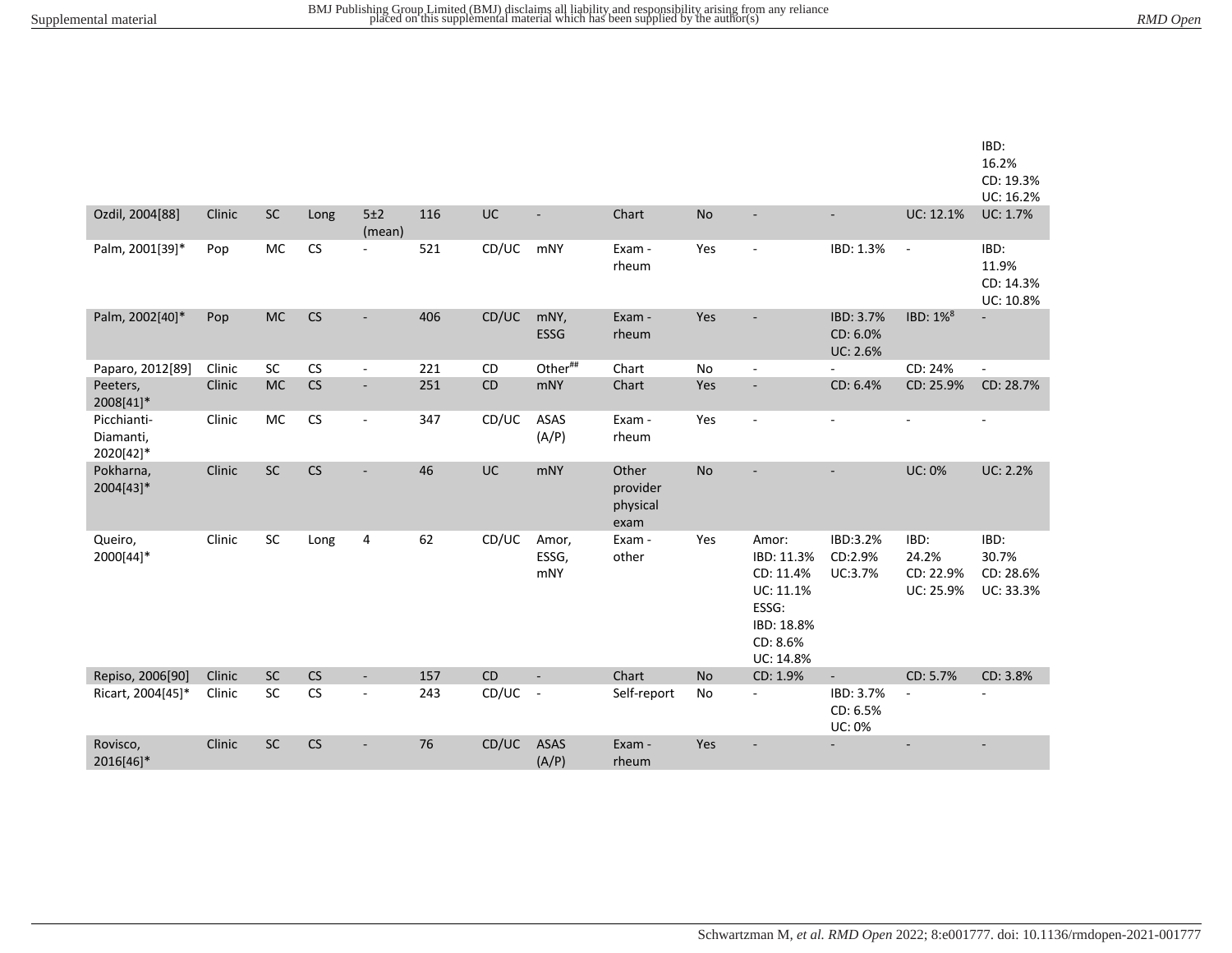| RMD Open |
|----------|
|          |

| Sahli, 2018[47]*          | Clinic | SC        | CS |                          | 64  | CD/UC     | ASAS (A),<br>Amor                        | Exam -<br>rheum       | Yes |                                             | IBD:<br>26.5%                             | IBD:<br>14.1% 9                                | $\blacksquare$                                                                                 |
|---------------------------|--------|-----------|----|--------------------------|-----|-----------|------------------------------------------|-----------------------|-----|---------------------------------------------|-------------------------------------------|------------------------------------------------|------------------------------------------------------------------------------------------------|
| Salvarani,<br>2001[48]*   | Clinic | <b>MC</b> | CS | ٠                        | 160 | CD/UC     | mNY,<br>ESSG                             | Exam -<br>rheum       | Yes | IBD: 18.1%<br>CD: 18.6%<br>UC: 17.3%        | IBD: 3.1%<br>CD: 5.1%<br><b>UC: 2%</b>    | IBD: 3.6%<br>CD: 5.9%<br><b>UC: 2.4%</b>       | IBD:<br>10.6%<br>CD: 10.2%<br>UC: 11.2%                                                        |
| Shivashankar,<br>2012[91] | Pop    | MC        | CS | ÷,                       | 311 | <b>CD</b> | ESSG, ASAS<br>$(A/P)$ ,<br><b>mNY</b>    | Chart                 | Yes | CD: 14.5%                                   | CD: 0.6%                                  | CD: 1.6%                                       | CD: 7.1%                                                                                       |
| Shivashankar,<br>2013[92] | Pop    | <b>MC</b> | CS | $\overline{\phantom{a}}$ | 365 | UC        | ESSG,<br><b>ASAS</b><br>$(A/P)$ ,<br>mNY | Chart                 | Yes | UC:<br>14.8%<br>(ASAS)<br>3.6%<br>(ESSG)    | UC: 0.3%                                  | UC: 1.6%                                       | <b>UC: 4.7%</b>                                                                                |
| Singla, 2017[93]          | Clinic | SC        | CS | $\blacksquare$           | 209 | CD        | $\blacksquare$                           | Chart                 | No  | CD: 2.9%                                    | CD: 1%                                    | CD: 2.4%                                       | $\blacksquare$                                                                                 |
| Steer, 2003[49]*          | Clinic | SC        | CS | $\blacksquare$           | 134 | CD        | mNY                                      | Exam -<br>other       | Yes | $\overline{\phantom{a}}$                    | CD: 6.7%                                  | CD: 23.1%                                      | $\overline{\phantom{a}}$                                                                       |
| Stolwijk,<br>2013[50]*    | Clinic | SC        | CS | $\overline{\phantom{a}}$ | 350 | CD/UC     | $\sim$                                   | Self-report,<br>chart | Yes | $\overline{\phantom{a}}$                    | $\overline{\phantom{a}}$                  | IBD: 5.1%<br>CD: 6.3%<br>UC: 3.7%              | pSpA<br>IBD: 5.7%<br>CD: 7.3%<br>UC: 3.7%<br>pArthritis:<br>IBD: 9.4%<br>CD: 12.1%<br>UC: 5.1% |
| Subramaniam,<br>2015[51]* | Clinic | $\sf SC$  | CS | $\overline{\phantom{a}}$ | 140 | CD/UC     | <b>ASAS</b><br>(A/P)                     | Self-report,<br>chart | Yes | IBD: 33.6%<br>CD: 37.5%<br><b>UC: 25%</b>   | IBD: 4.3%                                 | IBD:<br>11.4%<br>CD: 12.5%<br>UC: 9.1%         | IBD: 41%                                                                                       |
| Tureyen,<br>2002[94]      | Clinic | SC        | CS | $\blacksquare$           | 62  | CD/UC     | mNY                                      | Chart                 | No  | $\ddot{\phantom{1}}$                        | IBD: 4.8%<br>CD: 6.9%<br><b>UC: 3%</b>    | IBD:<br>27.4%<br>CD: 24.1%<br>UC: 30.3%        |                                                                                                |
| Turkcapar,<br>2006[52]*   | Clinic | SC        | CS |                          | 162 | CD/UC     | mNY,<br>ESSG                             | Exam -<br>rheum       | Yes | IBD: 45.7%<br>CD: 48.7%<br><b>UC: 42.8%</b> | IBD: 9.9%<br>CD: 11.5%<br><b>UC: 8.3%</b> | IBD:<br>45.7%<br>CD: 48.7%<br><b>UC: 42.8%</b> | IBD:<br>14.8%<br>CD:15.4%<br>UC: 14.3%                                                         |